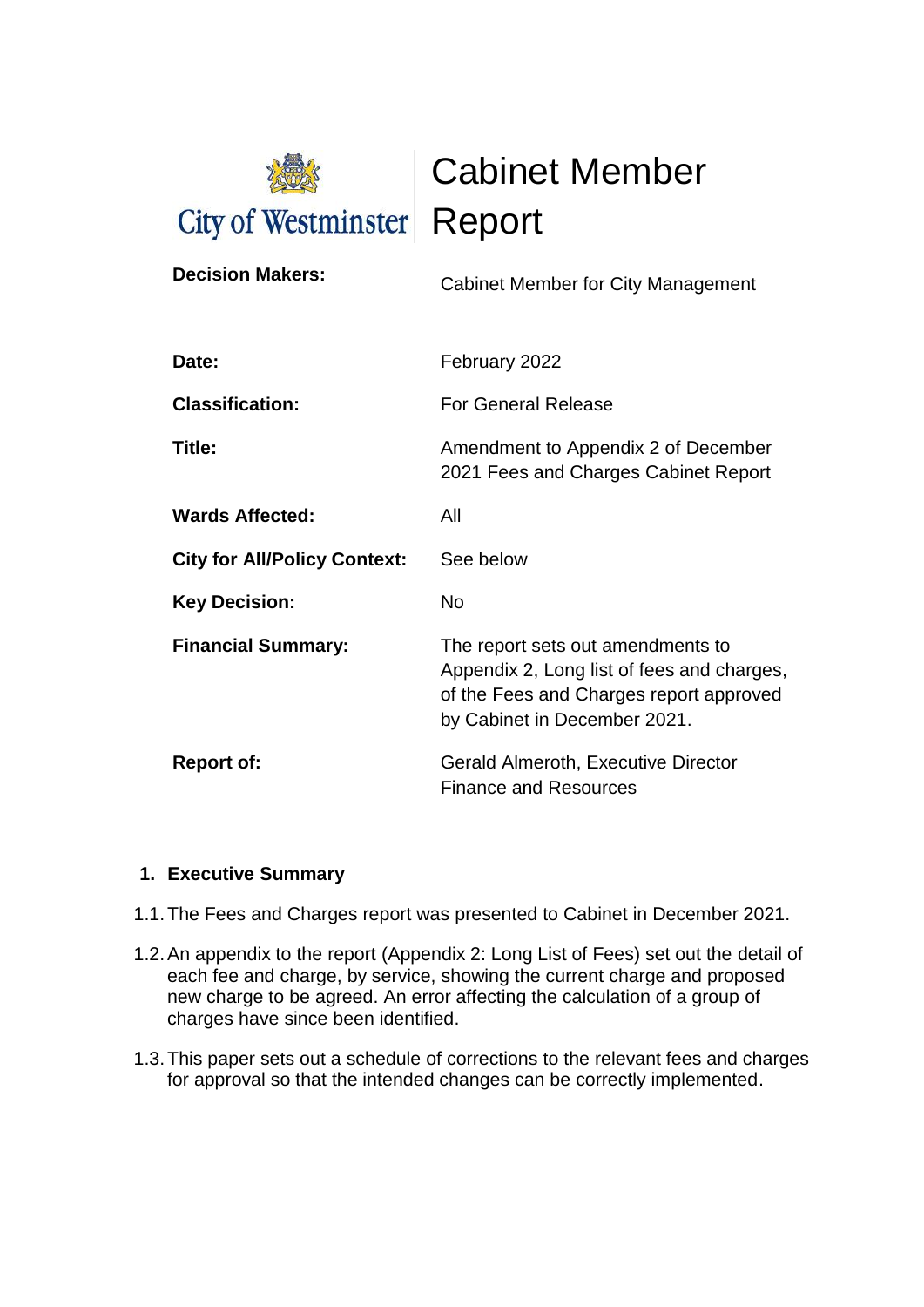## **2. Recommendations**

- 2.1.That the Cabinet Member for City Management:
- 2.1.1. Approves the revisions to the original Appendix 2: Long list of fees, as detailed at Appendix 1 to this report.

## **3. Reasons for Decision**

- 3.1.The Fees and Charges report, including an appendix containing the schedule of proposed changes to Council fees and charges, was agreed by Cabinet in December 2021.
- 3.2.Subsequent to Cabinet decision, errors have been identified within a data set of charges set out in Appendix 2 of the report.
- 3.3.The affected charges have now been corrected (see Appendix 1 to this report) and corrections have been made to the original Appendix 2: Long List of Fees, approved by Cabinet in December 2021.

#### **4. Financial Implications**

- 4.1.The corrections relate to errors in the presentation of Appendix 2 of the original report, not new funding and fee setting decisions.
- 4.2.The proposed percentage increases on fees and charges, as shown in the original December Cabinet Report, remain unchanged.
- 4.3.Charges referenced in Appendix 1 are the only areas where fees are being amended.

## **5. Legal implications**

- 5.1 Some services the council provides are mandatory and governed by specific legislation whilst other services provided are discretionary. Discretionary Services are those which the council is permitted to provide but not required to Provide.
- 5.2 In the absence of specific powers or prohibitions on charging for services, the Council has the power to charge a person for discretionary services under Section 93 of the Local Government Act 2003 ("LGA 2003") and under the power of general competence found in Section 1 of the Localism Act 2011 ("LA 2011").
- 5.3 The overall position on charging is that the Council must not charge for a service if legislation prohibits it from doing so. If legislation requires the Council to provide a service and to charge for it then we are required to do so.
- 5.4 Charges may be set differentially, so that different people are charged different amounts. Authorities are not required to charge for discretionary services. They may provide them for free if they so decide